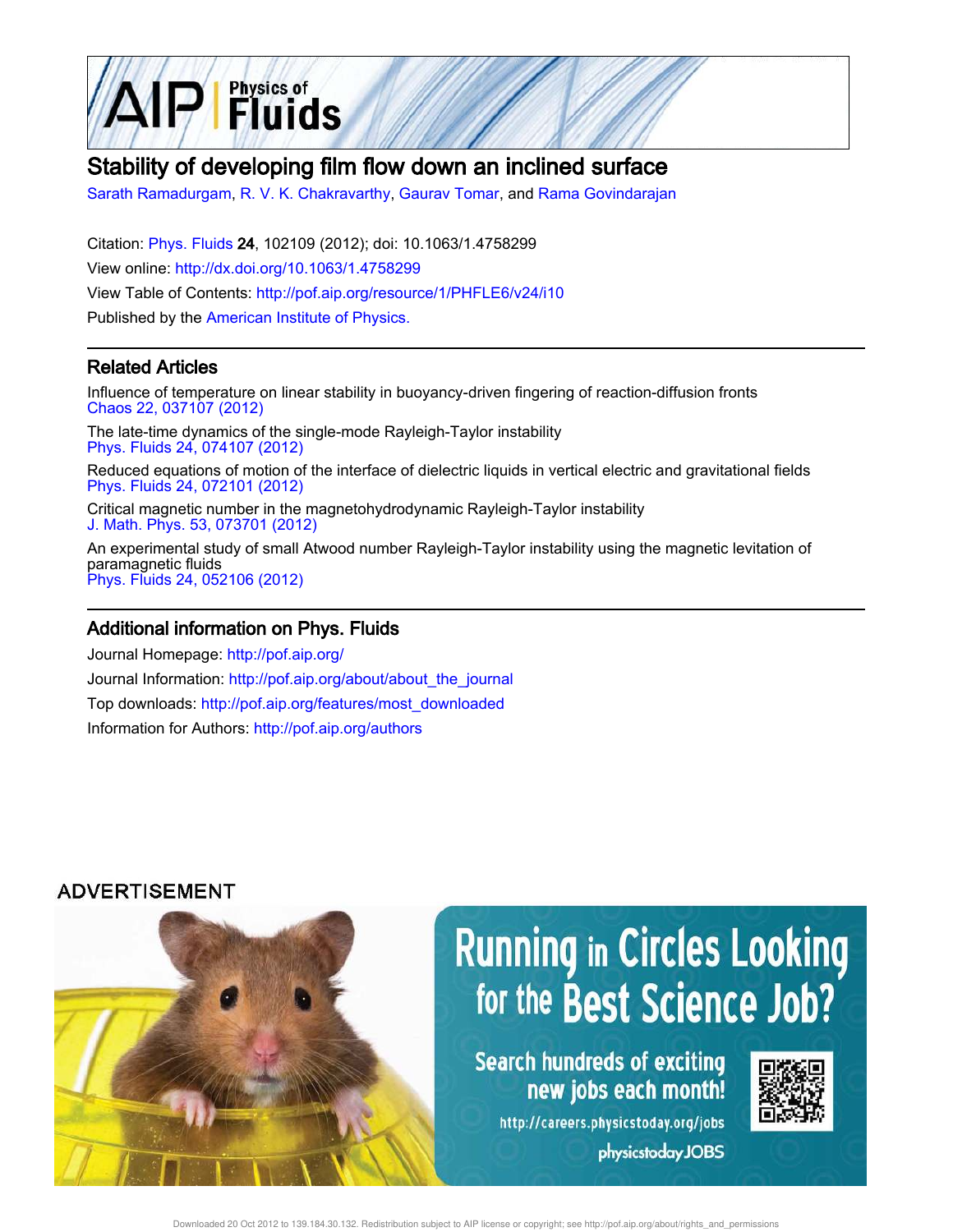## **Stability of developing film flow down an inclined surface**

Sarath Ramadurgam,<sup>1</sup> R. V. K. Chakravarthy,<sup>2</sup> Gaurav Tomar,<sup>3</sup> and Rama Govindarajan<sup>4,a)</sup> <sup>1</sup>*Department of Physics, Purdue University, West Lafayette, Indiana 47907, USA* <sup>2</sup>*Department of Aerospace Engineering, Indian Institute of Technology Madras, Chennai 600036, India* <sup>3</sup>*Department of Mechanical Engineering, Indian Institute of Science, Bangalore 560012, India* <sup>4</sup>*TIFR Centre for Interdisciplinary Sciences, Tata Institute of Fundamental Research, Hyderabad 500075, India*

(Received 11 October 2011; accepted 10 September 2012; published online 19 October 2012)

Film flows on inclined surfaces are often assumed to be of constant thickness, which ensures that the velocity profile is half-Poiseuille. It is shown here that by shallow water theory, only flows in a portion of Reynolds number-Froude number (*Re*–*Fr*) plane can asymptotically attain constant film thickness. In another portion on the plane, the constant thickness solution appears as an unstable fixed point, while in other regions the film thickness seems to asymptote to a positive slope. Our simulations of the Navier-Stokes equations confirm the predictions of shallow water theory at higher Froude numbers, but disagree with them at lower Froude numbers. We show that different regimes of film flow show completely different stability behaviour from that predicted earlier. Supercritical decelerating flows are shown to be always unstable, whereas accelerating flows become unstable *below* a certain Reynolds number for a given Froude number. Subcritical flows on the other hand are shown to be unstable above a certain Reynolds number. In some range of parameters, two solutions for the base flow exist, and the attached profile is found to be more stable. All flows except those with separation become more stable as they proceed downstream. -<sup>C</sup> *2012 American Institute of Physics*. [http://dx.doi.org/10.1063/1.4758299]

#### **I. INTRODUCTION**

Film flows down an incline exhibit a plethora of complex dynamics which are of relevance in geophysical situations as well as in engineering processes, see, e.g., Refs. 1 and 2. Studies on the stability of laminar film flows comprise too large a volume of literature to recount here, and excellent overviews are available, for example in Ref. 3, so only a few are mentioned. The earliest analytical studies of the linear stability of thin film flows were carried out by Benjamin<sup>4</sup> and Yih<sup>5</sup> where the Orr-Sommerfeld equation was solved analytically for long-wavelength perturbations and small Reynolds number flows. These studies were extended to higher Reynolds number flows in Refs. 6 and 7 among others. The effect of surface tension was studied by Ref. 8. At finite wavelengths, the linear stability may be decided by the solution of a quadratic eigenvalue problem, solved for example in Ref. 9. Benney,  $\frac{10}{10}$  who was the first to derive a nonlinear equation of evolution for the film interface of an isothermal laminar flow down an inclined plane, $\frac{11}{11}$  experimentally showed that at low angles the onset of instability follows Yih's result. A detailed numerical study of the propagation of waves in thin films was done in Ref. 3. They obtain good agreement in certain cases with the experiments of Ref. 11. More recently in Ref. 12 the complete Navier-Stokes equations (NSEs) were solved to obtain the base flow in the nonlinear wavy regime.

1070-6631/2012/24(10)/102109/14/\$30.00 **24**, 102109-1 -

<sup>C</sup> 2012 American Institute of Physics

a)On lien from the Jawaharlal Nehru Centre for Advanced Scientific Research, Bangalore 560064, India. Electronic mail: rama@tifrh.res.in.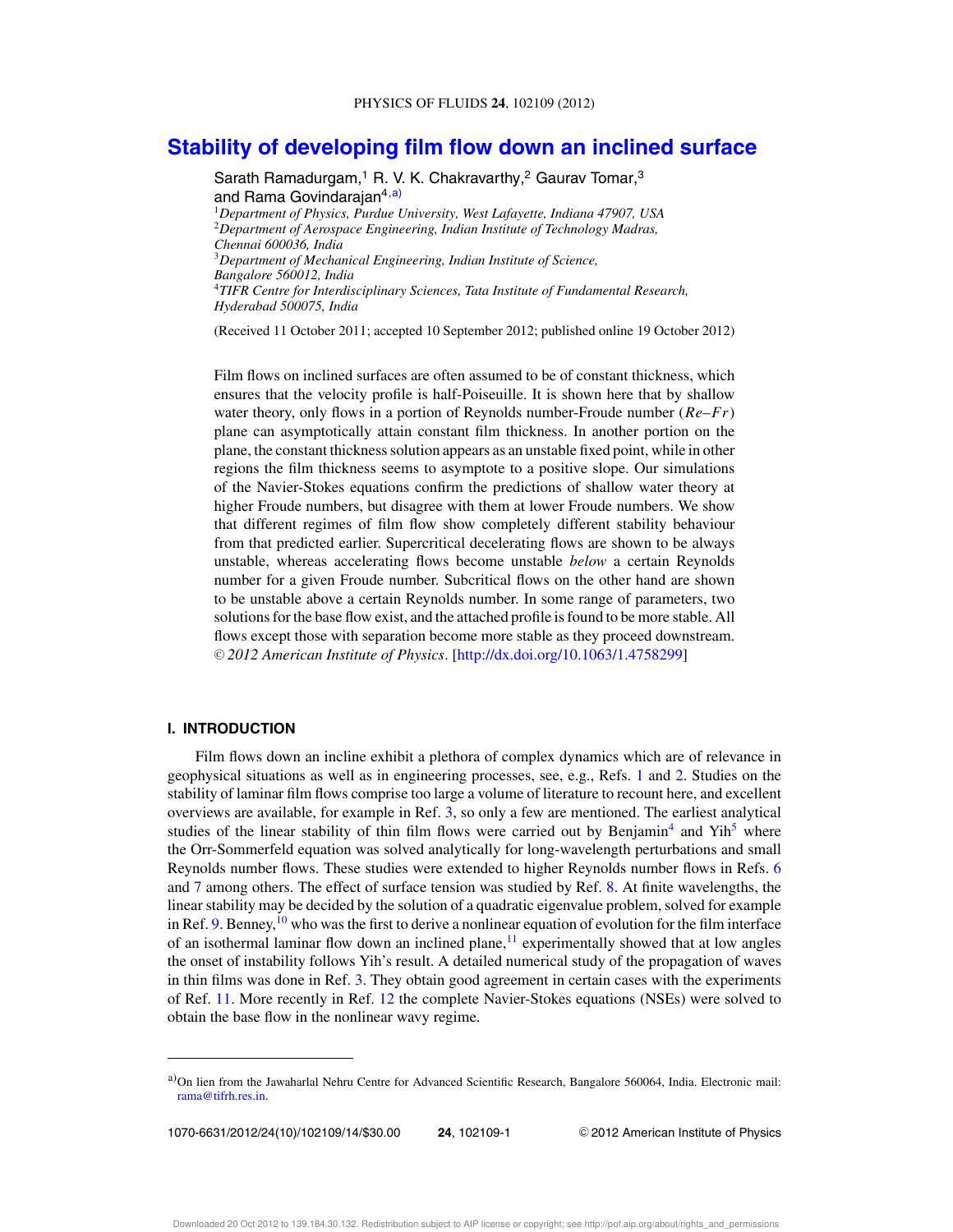Most of the earlier instability work on thin film flows have assumed parallel flow with half-Poiseuille velocity profile or a higher order polynomial function.<sup>4–6</sup> The present work differs from these in a significant respect: under shallow water theory (SWT) we study analytically the stability of the region where the base flow evolves with downstream distance *x*. We show that the basic flow has a richer structure than elucidated earlier, with interesting consequences for stability. It is further shown that the parabolic velocity profile despite being a valid solution is not displayed over long downstream distances. The recent experimental work of Ref. 13 shows evidence for velocity profiles which are not parabolic. We also study the problem numerically by solving the Navier-Stokes equation for an inclined film flow. The simulations confirm the predictions of shallow water theory at higher Froude numbers, both in terms of evolution of the film thickness, and in finding non-parabolic velocity profiles over long streamwise distances. In particular, the switch at a particular Reynolds number, between two kinds of solutions is found in both Navier-Stokes simulations and SWT. At low Froude numbers, we find a qualitative difference between Navier-Stokes and SWT.

At higher Froude numbers, the fact that a long stretches of the film do not display a parabolic velocity profile indicates that stability of developing profiles must be studied to predict whether a steady laminar parabolic profile will be attained. The recent work of Refs. 14 and 15 do study the stability of developing profiles, but are not as general as the work. In Ref. 14, the stability of the developing profile of a high Reynolds number and high surface tension Nusselt flow along a vertical plane is studied. In Ref. 15, a model is used for the skin friction, which dictates downstream development in the high Froude number flow considered.

The shallow water equations for film flows on inclined surfaces are transformed in Sec. II A into variables convenient for obtaining solutions, and the solution approach followed in Ref. 16 is used to obtain the basic flow according to SWT. The basic flow is predicted to belong to four branches, depending on the Reynolds number *Re* and the initial Froude number *Fr<sup>i</sup>* , revealing a richer structure than known before. In Sec. II B we compare the predictions of shallow water theory to numerical simulations of the Navier-Stokes equation. The linear stability of film flows of the various types is studied in Sec. III, and found to be completely different on different regions of the *Re*–*Fr* plane.

#### **II. THE BASIC FLOW**

Consider two-dimensional film flow along a flat plate held at an inclination of  $\theta$  with respect to the horizontal. The continuity and momentum equations that govern the flow are

$$
\nabla \cdot \mathbf{u} = 0 \tag{1}
$$

and

$$
\frac{\partial u}{\partial t} + \mathbf{u} \cdot \nabla \mathbf{u} = -\frac{1}{\rho} \nabla p + \nu \nabla^2 \mathbf{u} + g \mathbf{z} + \frac{\sigma}{\rho} \nabla \left[ \frac{\nabla^2 h}{(1 + h'^2)^{3/2}} \right],\tag{2}
$$

respectively. Here **u** is the velocity vector, *u* and v being its coordinates along the direction *x* parallel to the flat plate, and the wall normal direction  $y$ , respectively,  $p$  is the pressure,  $g$  is the acceleration due to gravity,  $\rho$ ,  $\nu$ , and  $\sigma$ , respectively, are the density, kinematic viscosity, and surface tension of the fluid,  $h(x)$  is the height of the fluid film, **z** is a unit vector in the vertical direction, and *t* is the time. The prime on *h* refers to a derivative with respect to *x*. At each *x*, global continuity dictates that

$$
Q = \int_0^{h(x)} u(y) dy
$$
 (3)

is satisfied, where *Q* is the constant volumetric flow rate. The equations may be non-dimensionalised by using the local height *h*, and the average film velocity  $U = Q/h$  as the length and velocity scales, respectively. The momentum equation may then be written as

$$
\frac{\partial u}{\partial t} + \mathbf{u} \cdot \nabla \mathbf{u} = -\nabla p + \frac{1}{Re} \nabla^2 \mathbf{u} + \frac{\sec \theta \mathbf{z}}{Fr^2} + \frac{h^2}{We} \nabla \left[ \frac{\nabla^2 h}{(1 + h^2)^{3/2}} \right].
$$
 (4)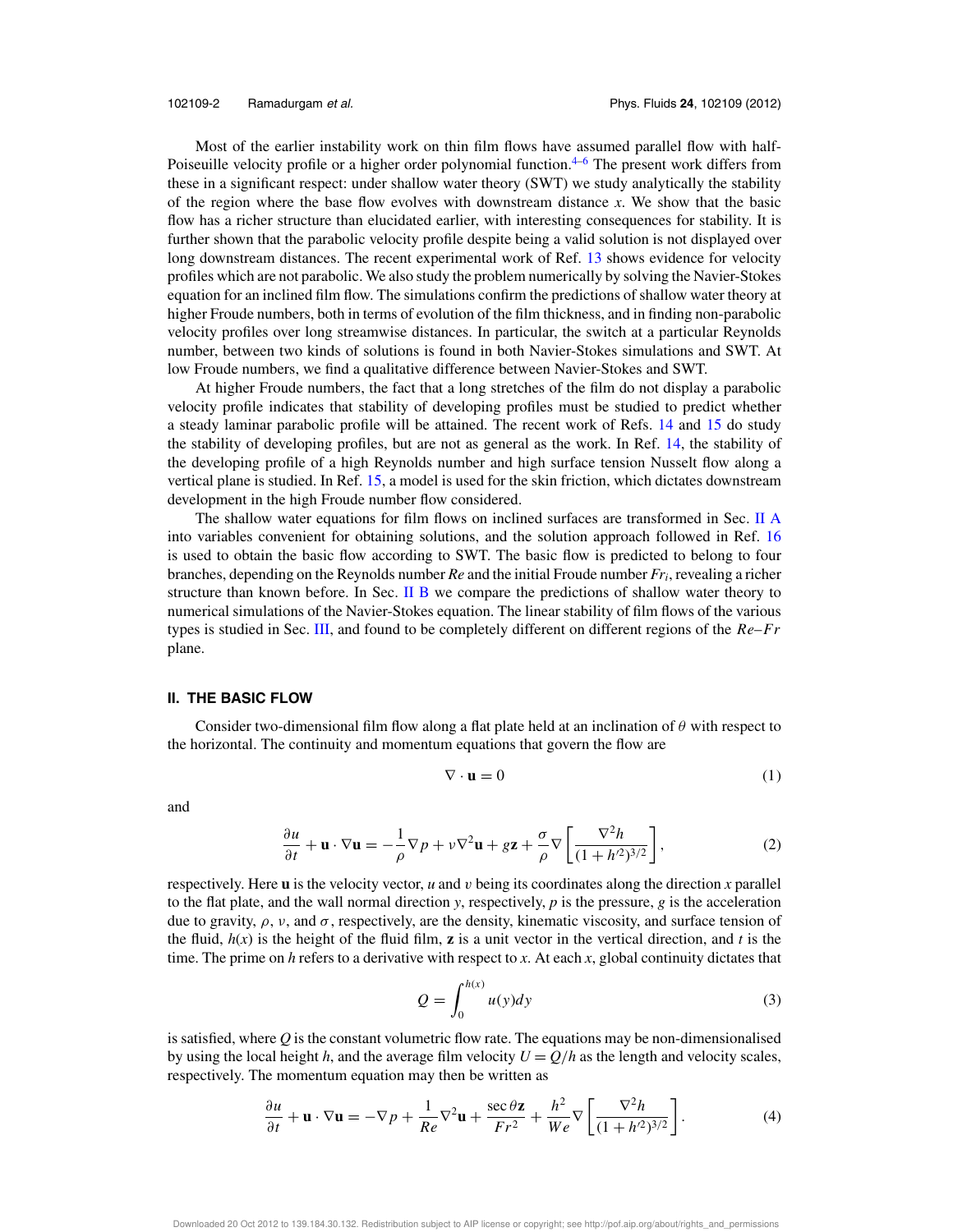The dimensionless parameters in the problem thus are the Reynolds number  $Re \equiv Q/v$ , the Froude number  $Fr \equiv U/(g \cos \theta h)^{1/2}$ , and the Weber number  $W e = \rho U^2 h / \sigma$ . This definition of Froude number is not valid at  $\theta = 90^\circ$  as it renders the governing Eq. (4) indeterminate. However, this non-dimensionalisation is appropriate for the present study, since it is limited to small angles of inclination. Further, note that the Reynolds number is constant for a given flow and the adoption of local scales entails a change of coordinate system from  $(x, y)$  to  $(\zeta, \eta)$ , where  $d\zeta = dx/h(x)$ , and  $\eta = y/h(x)$ .

#### **A. Shallow water theory**

In order to reduce Eq. (4) to the steady boundary layer shallow water equation (BLSWE), we set the time derivative to 0, and make the shallow water approximation of a slow variation in *x*. This means we may neglect all except the first derivative in *x* or  $\zeta$ , except in the numerator of the surface tension term, since this term can become large for small Weber number. Further, from the continuity equation the velocity may be expressed in terms of the basic streamfunction  $\Psi = Qf(\eta, \zeta)$  as

$$
\bar{u} = \frac{Q}{h} f_{\eta}, \quad \bar{v} = \frac{Q}{h} \left( \eta h' f_{\eta} - f_{\zeta} \right). \tag{5}
$$

The overbars refer to mean quantities. In the transformed coordinate system, we then arrive at the weakly non-similar BLSWE for flow along an incline:

$$
\frac{1}{Re} f_{\eta\eta\eta} - \frac{1}{Fr^2} \left( h' - \tan \theta \right) + h' f_{\eta}^2
$$

$$
= \left( f_{\eta} f_{\eta\zeta} - f_{\zeta} f_{\eta\eta} \right) + \frac{1}{We} h^2 h'''.
$$
(6)

Note that the above is merely a recasting of the standard shallow water equations in a coordinate system convenient to us. In the range of parameters of our interest, surface tension is found to be unimportant for the base flow, and this term is omitted for most of the discussion in this section. With  $\theta$  set to 0, we recover the BLSWE describing horizontal film flow, in the coordinate system of Ref. 16. The zero velocity and the tangential stress balance, to  $O(h')$ , at the interface yield

$$
f(0, \zeta) = 0, \quad f_{\eta}(0, \zeta) = 0, \quad f_{\eta\eta}(1, \zeta) = 0.
$$
 (7)

Note that the slope *h* ′ of the film surface is an unknown quantity *a priori*. For a given *Fr* it is determined by imposing the additional constraint of mass flow conservation, derived from Eq. (3):

$$
f(1,\zeta) = 1.\tag{8}
$$

The height of a typical film flow, and therefore its Froude number, evolves as it progresses downstream. The streamwise component of the acceleration due to gravity acts to thin the sheet, and this is countered by viscous effects which slow it down and thicken it. Equations  $(6)-(8)$  can thus support, in the limit  $h'Re \rightarrow 0$ , a solution of constant height  $h_p$ . The subscript p indicates a parallel flow. The standardly used parabolic velocity profile,

$$
f_{\eta} = 3\eta(1 - \frac{\eta}{2})\tag{9}
$$

arises in this limit. The corresponding constant Froude number *Fr<sup>p</sup>* depends only on the plate inclination and the Reynolds number, and is given by $<sup>5</sup>$ </sup>

$$
Fr_p^2 = \frac{1}{3} Re \tan \theta.
$$
 (10)

In the general case,  $h' \neq 0$ , and the size of the gravity term in Eq. (6) depends on the difference  $h'$  – tan  $\theta$ . It is useful to define a non-dimensional number based on the slope of the film height, analogous to *Frp*, as

1

$$
S^2 \equiv \frac{1}{3}Reh'.\tag{11}
$$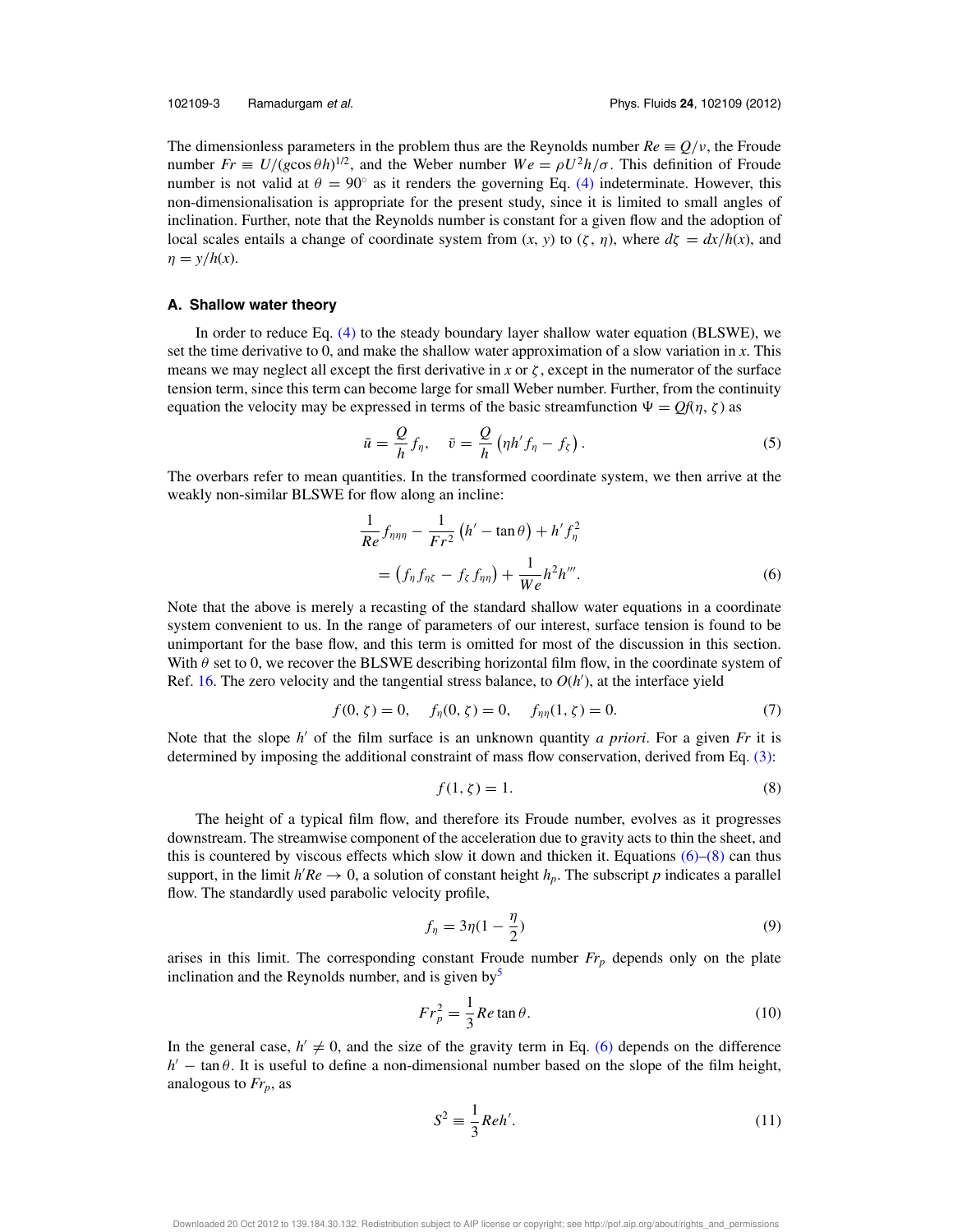

FIG. 1. The evolution of film height with downstream distance at an inclination of 10◦ . The solid lines and solid symbols are for initial Froude number  $Fr_i < Fr_p$ , whereas the dashed lines and open symbols are for  $Fr_i > Fr_p$ .

As  $Fr \to \infty$ , Eq. (6) reduces to another known limit, that of Watson's gravity-free solution for film flow,<sup>17</sup> where *h'Re* is known to take on a constant value of 1.8139 for any angle of inclination. We term  $W \equiv 1.8139$  as the Watson constant. The gravity-free velocity profile is self-similar, since it is parameter-free, and satisfies

$$
f_{\eta\eta\eta} + Wf_{\eta}^2 = 0.
$$
 (12)

For this Watson profile, we have  $f_{\eta\eta}|_{0} = 2.28$  at the wall. We now study the developing basic flow at finite Froude number.

Figure 1 shows one typical evolution of the height of the film as a function of downstream distance, for two Reynolds numbers. The method of solution is described in detail in Ref. 16. Briefly, beginning from an inlet Froude number *Fr<sup>i</sup>* , a guess value for *h* ′*Re* is taken and iterated until the solution to Eq. (6) with  $We = \infty$ , subject to Eq. (7), satisfies Eq. (8). In this procedure, at each *x* the terms on the right-hand side of Eq.  $(6)$  are evaluated, by solving the homogeneous equation at two locations separated by a very small amount. The procedure is then repeated for a non-zero right-hand side till its convergence. Using this value of *h'* the computation marches downstream. Two points are obvious from this figure. One, that for this range of parameters, the flow evolves downstream to a constant height, irrespective of whether the inlet Froude number  $Fr_i$  at  $x = 0$  is greater than or less than *Frp*. We shall see below however that constant height is only achieved under SWT if both *Re* and  $Fr_i$  are above a certain  $\theta$ -dependent threshold. The second, and equally important, point is that the evolution to the final height takes a long downstream distance even when the initial heights are not too far from the parallel film height *hp*. This is evident from Figure 1. Solutions at other angles of inclination give a similar picture, that it takes a very long downstream distance for the parabolic profile to be attained, even at modest Reynolds numbers. For example at a  $3^\circ$  inclination at  $Re = 40$ , the downstream distance at which the height reaches 99% of its final value is over a hundred times the initial thickness, for a starting Froude number of 10. At lower Reynolds numbers the developing region is even longer. In summary for  $\theta = 3^{\circ}$ , we may say that if the starting Froude number is 2 or more, and the Reynolds number is 40 or lower, the length of the developing region is of the order of a hundred times the initial thickness. The local velocity profiles in this evolving flow, may often be visually only slightly different from parabolic, but this changes stability characteristics by a large amount, as will be seen below.

Figure 2 shows the slope of the film height as a function of Froude number for an inclination  $\theta$ = 10°. This information will help to classify the stability behaviour, and this figure therefore merits detailed discussion. A critical point is evident, with four branches around it. This point appears at first glance to be a saddle point, but is seen not to be a fixed point of the system, since  $h' \neq 0$ there. The four branches are numbered in accordance with the quadrant in which they lie, with the critical point as origin. We first examine branches III and IV, beginning with the line of fixed points at  $h'Re = 0$ . This line corresponds to parabolic velocity profile solutions, with Reynolds number decreasing as we move from right to left. Consider the trajectory for a given Reynolds number, in the regime  $W > h'Re > 0$  (the upper portion of branches III and IV). Since the height is increasing downstream, we have Froude number decreasing as a function of distance, i.e., the flow proceeds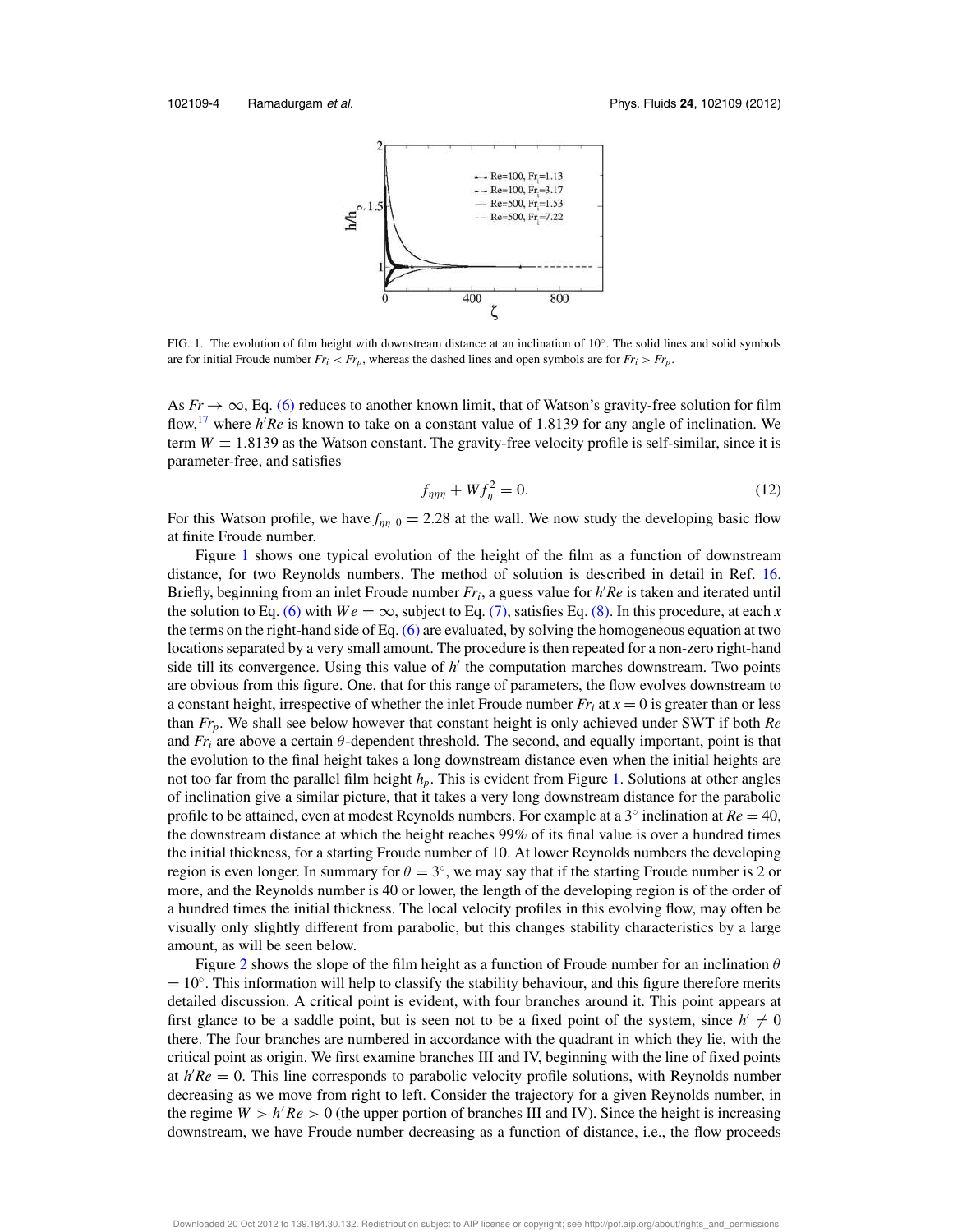

FIG. 2. *Reh'* versus *Fr* for various *Re* at  $\theta = 10^\circ$ . The legend gives the Reynolds number, and each row corresponds to a branch indicated in the square bracket in the first column. The critical point is shown by the data tip inside the inset. Arrows indicate the downstream direction. The horizontal dashed line intercepting the y-axis at zero corresponds to fixed points (parabolic solution) at different *Re*. The data-tips (outside the inset) show that two possible solutions at *Fr* = 0.5 at *Re* = 10. The Reynolds number decreases from bottom to top going from branch IV to branch I, and increases from bottom to top going from branch III to branch II. The inset shows a magnified qualitative image of the region around the critical point, indicated by the circle.

downstream from right to left in the figure. When *h* ′*Re* < 0 on the other hand, flow proceeds from left to right. Branch IV solutions thus contain a stable fixed point at  $h'Re = 0$ . In other words, these solutions evolve towards a constant height profile irrespective of whether *Fr<sup>i</sup>* is higher or lower than *Frp*, so long as it occurs in branch IV. On the other hand, for branch III, from similar arguments we see that the constant height solution is an unstable fixed point, and solutions move away from it. Thus, according to SWT, only branch IV solutions will attain a parabolic profile, and this profile will be attained far downstream.

Moving upwards in Figure 2, we see that the trajectory at  $h'Re = W$  behaves as a separatrix, with completely different behaviour on either side. At the separatrix, for  $\theta = 10^{\circ}$ ,  $Re = W / \tan \theta = 10.28$ and we have a film of constant slope  $W/Re$ . Note that the constant term in Eq. (6) changes sign at this Reynolds number. When *Re* < 10.28, solutions lie on branches I and III, while solutions on the other branches occur at higher Reynolds numbers. Solutions on branches I and II evolve from right to left, not towards constant height, but to values not far from *h* ′*Re* = *W*. Branch I solutions begin at high Froude, turn around at *Fr* ∼ 0.74, go past a maximum in *h* ′*Re* and thereafter decrease monotonically, and seem similar to branch II in this graph, although their velocity profiles are very different.

We have thus far discussed the behaviour of solutions as we move up and down in Figure 2. We now discuss the left-right divide. To simplify the discussion, we recall that we have derived the BLSWE by retaining all terms *nominally* up to the first derivative in  $\zeta$ . However, the right-hand side is actually a higher order term, since for constant *h* ′ we have a similarity solution. Departures from similarity, which the right-hand side is comprised of, emerge as a consequence of *h* ′′, and higher order variations in the film surface height. It is thus consistent with the shallow water assumption to reduce the BLSWE to

$$
f_{\eta\eta\eta} - Re \frac{h' - \tan\theta}{Fr^2} + h' Re f_\eta^2 = 0,
$$
\n(13)

which is an autonomous second order ordinary differential equation in  $f_n$  that can be integrated to give

$$
f_{\eta\eta}^2 - [f_{\eta\eta}|_0]^2 - Re \frac{2(h' - \tan\theta)f_\eta}{Fr^2} + h'Re \frac{2f_\eta^3}{3} = 0.
$$
 (14)

Mean flow computations for the entire range of our study confirm that the right-hand side does not change the answer noticeably. At an extremum  $v_e$  in the velocity profile we have the cubic equation

$$
v_e^3 - \frac{3\left[1 - \tan\theta / h'\right]}{Fr^2} v_e - \frac{3[f_{\eta\eta}|_0]^2}{2h'Re} = 0\tag{15}
$$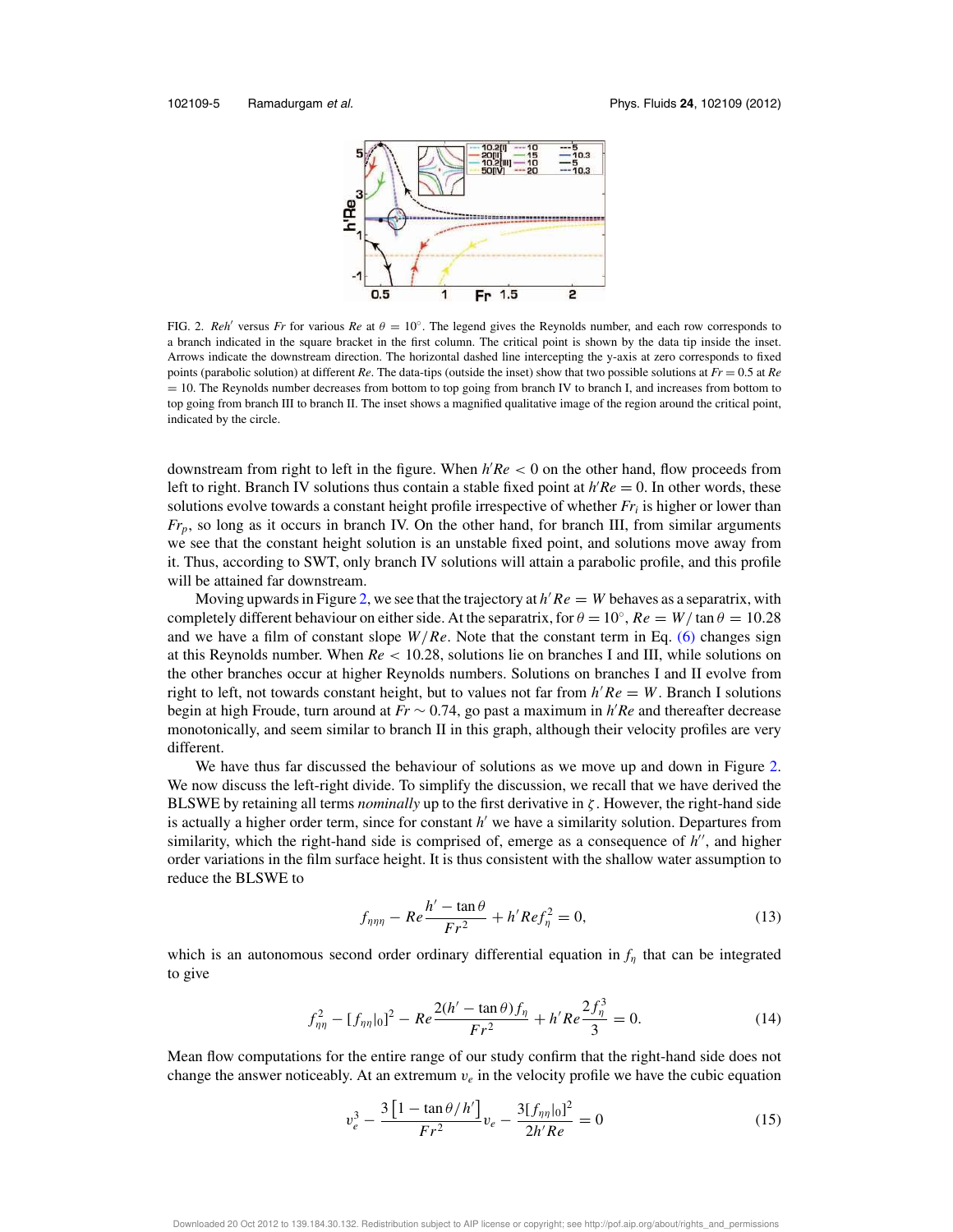102109-6 Ramadurgam et al. Phys. Fluids **24**, 102109 (2012)

with a discriminant

$$
\Delta = \frac{108}{Fr^6} \left[ 1 - \frac{\tan \theta}{h'} \right]^3 - \frac{243}{4} \frac{\left[ f_{\eta \eta} |_{0} \right]^4}{(h'Re)^2}.
$$
 (16)

Only one real extremum is possible for negative  $\Delta$ , which means a monotonically increasing velocity profile. Reverse flow solutions, as they have multiple extrema, are only possible for non-negative  $\Delta$ . The  $h'Re - Fr$  plane is broadly divided into left and right portions at the point where  $\Delta$  crosses 0. For  $h'Re = W$ , and  $\theta = 10^\circ$ , this corresponds to a critical Froude number  $Fr_c = 0.74$ , but the line dividing two kinds of behaviour in this case is a curved one, and is not a separatrix since flow trajectories do cross. When  $Fr_i > Fr_c$ , there is supercritical flow at the inlet, and depending on the Reynolds number, such solutions lie on either branch I or branch IV. On branches II and III there is subcritical flow at the inlet. The arguments above show that only attached velocity profiles with monotonically increasing velocity are possible to the right of *Frc*, while reverse flow solutions are possible below this Froude number. This is confirmed by the numerical solutions of both Eqs. (6) and (13). Branches II and III lie entirely below *Fr<sup>c</sup>* while branch IV lies above it, but branch I displays solutions for any *Fr*. Solutions on this branch begin with supercritcal *Fr<sup>i</sup>* , and since *h* ′*Re*  $> 0$  always, *Fr* is a monotonically decreasing function of the downstream coordinate  $\zeta$ . We note that branches IV and II, where  $Re > W/\tan \theta$ , can exist only for non-zero angles of inclination. On branch IV a short region is noticeable on some of the trajectories where the curves are not continuous. We were able to find no numerical solutions in this neighborhood, and the reasons for this are not clear at this time.

Close to  $Fr = Fr_c$ , branch I solutions display a relatively sharp change in  $h'Re$ , including a maximum in this quantity. Even at high Reynolds numbers, where *h'* is small, the shallow water equations can sustain a singularity near this Froude number, as has been discussed in detail in the context of a horizontal plate in Ref. 18. We refrain from a repeat of that discussion here, but mention that hydraulic jumps may be displayed in this region. In this region the velocity profile on branch I changes from an attached one to a separated one.

Sample velocity profiles are shown in Figure 3. Since branch I solutions extend across the entire range of *Fr*, we may get multiple solutions for a given Froude number below *Frc*. The low Froude number regime is discussed briefly here, although it is not observed so far in direct simulations.

One example, at  $Fr = 0.5$  is shown in the figure, with an attached velocity profile on branch III and a separated one on branch I. The former will be shown in Sec. III to be much more stable. A numerical search for multiple solutions was conducted for a wide range of Froude number and angles of inclination, for a wide range of initial guesses:  $h'Re \equiv (-65, 65)$  and  $f_{\eta\eta}(0) \equiv (-50, 50)$ . Many examples of multiple solutions were found, and one case is shown in Figure 4. Among the four solutions shown, solutions 3 and 4 constitute the free surface moving counter to the mean flow.



FIG. 3. Velocity profiles for  $\theta = 4^{\circ}$  and  $Re = 10$  at various *Fr*. The legend gives the Froude number followed in parenthesis by the branch number. Velocity profiles with *h* ′*Re* < 0, such as the branch III solution at *Fr* = 0.6, are seen to be fuller than parabolic. Solutions on branch I become less full as Froude number decreases, while those on branch III are closer to the parabolic profile but exhibit the opposite trend. The inset zooms the region around  $f_n = 1.5$  and  $\eta = 1$  to give a better view of the data. The lines shown in the inset correspond to the following flow conditions (from left to right): 0.6 [III], parabolic, 0.3 [III], 10 [I], 3 [I], and 1.5 [I]. Some numerical values characteristic of these profiles are provided in Table I.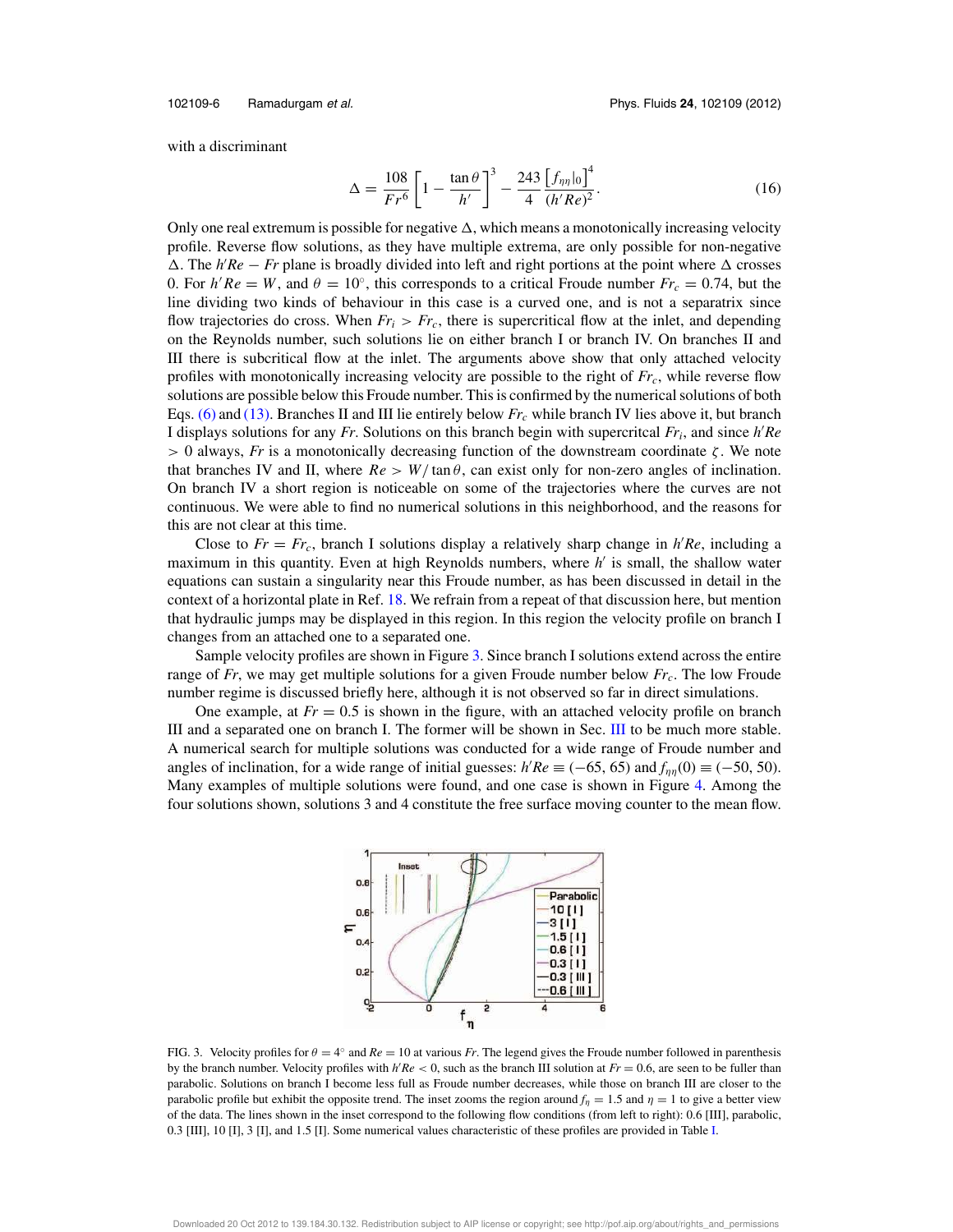| <b>Branch</b> | Froude | h'          | $f_{\eta\eta}$ |
|---------------|--------|-------------|----------------|
| Parabolic     | Any    | 0.0         | 3.0            |
|               | 10.0   | 0.182002    | 2.27699        |
|               | 3.0    | 0.188676    | 2.24559        |
|               | 1.5    | 0.216829    | 2.10786        |
|               | 0.6    | 0.535966    | $-1.81030$     |
|               | 0.3    | 0.467401    | $-10.66376$    |
| Ш             | 0.6    | $-0.082967$ | 3.26970        |
| Ш             | 0.3    | 0.050001    | 2.82235        |
|               |        |             |                |

TABLE I. The slope of the interface h<sup>'</sup>, and non-dimensional values of wall shear stress corresponding to the velocity profiles shown in Fig. 3.

While finite regions of recirculation at the free surface are known in hydraulic jumps and in other situations, these solutions correspond to a very long streamwise region of recirculation, with no evident reattachment downstream. Thus, solutions 3 and 4 represent an entire layer at the surface moving upwards, counter to gravity, so these solutions seem unphysical. Second, a stability analysis shows that these solutions, as well as those which have a very large reverse flow region near the wall, are highly unstable, and are probably therefore not likely to be displayed in a real flow. This is in analogy with the highly separated solutions of Falkner-Skan equations, which are never seen. We therefore consider only solutions 1 and 2 as being valid profiles, belonging to branches I and III, respectively. In all the branches, the only physical solutions we obtained conformed to either of these types.

To estimate the effects of surface tension, we return to the base flow obtained, and calculate  $h^{\prime\prime\prime}$ from it at each spatial location. Iterating for this quantity, we compute solutions including surface tension in the range  $1 \le Re \le 500$ ,  $0.2 < Fr < 100$ , and  $0 < \theta < 20^\circ$ . Using dimensional values corresponding to water, the Weber number may be estimated to lie in the range  $10^{-4}$  to 10. Even for the smallest Weber number, the last term in Eq. (6) is observed to be only  $\sim 10^{-3}$  relative to the largest term, so we conclude that surface tension effects are negligible in the base flow. Surface tension, however, is not negligible in the stability equation.

We conclude this subsection by noting that SWT predicts a richer solution structure than evidenced by prescribing a parabolic velocity profile.

#### **B. Numerical simulations**

We supplement our study with a few numerical simulations, aimed at assessing the predictions of shallow water theory about the steady base flow. The simulations use a volume-of-fluid open source code, GERRIS.<sup>19,20</sup> Gerris employs a second order accurate staggered time discretization for the void-fraction and pressure fields and Godunov scheme for convective terms. A projection scheme



FIG. 4. Various streamwise velocity profiles satisfying Eq.  $(13)$  at  $\theta = 0^{\circ}$ ,  $Re = 10$ , and  $Fr = 0.75$ . Though multiple solutions are possible only one of them is seen to be an attached solution.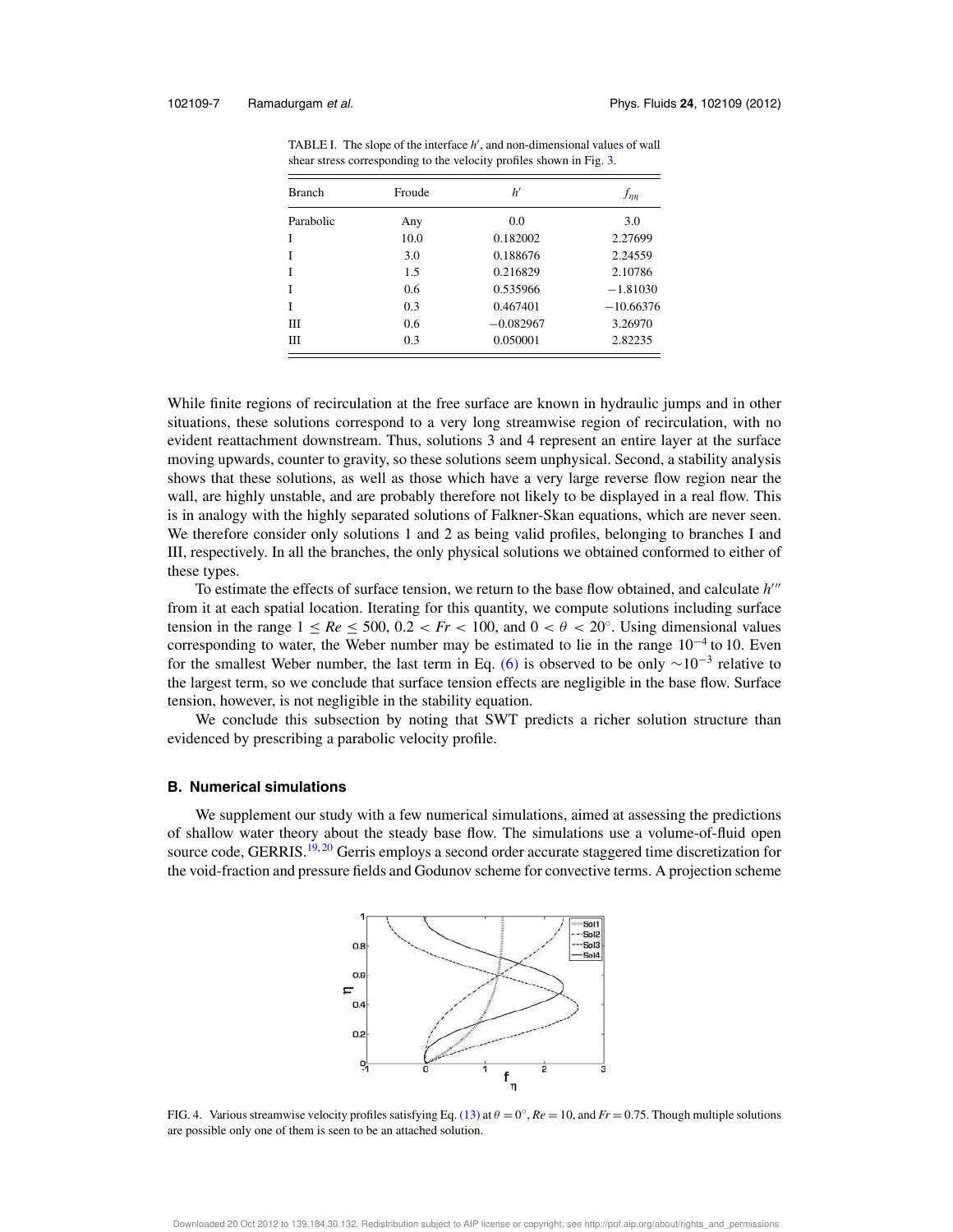

FIG. 5. The slope of the interface with respect to the inclined plate from SWT (lines) is compared to NSE (symbols). The solid line and solid symbols are at a Reynolds number of 20 while the dashed line and open symbols are at  $Re = 40$ .

is used to enforce the incompressibility condition  $(\nabla \cdot \mathbf{u} = 0)$ . To capture the interface a Mixed-Youngs-Centred method for interface normal computation is employed, and a balanced-force surface tension calculation ensures low spurious currents at the interface. An adaptive mesh refinement is used through a quad/oct tree mesh. In the present simulations, the adaptive mesh refinement is performed by defining the vorticity and the gradient of the void-fraction field as the cost function. A detailed description of the numerical schemes is given in Ref. 19–21.

The computational domain and boundary conditions used are similar to those employed in Ref. 18. At the inlet, a half-parabolic velocity boundary condition is imposed and at the bottom surface of the computational domain, no-slip and no-penetration boundary conditions are imposed. To avoid the interference of the outflow boundary condition, essentially because of the effect of gravitational acceleration on a two-phase outflow, we design a pit near the exit through which the liquid flows out. The density ratio of the liquid and the surrounding air is  $\rho_g/\rho_l = 0.01$  and the viscosity ratio is  $\mu_h/\mu_l = 0.01$ . Simulations have been performed for Reynolds number  $Re = 5, 20$ , and 40, and inlet Froude number  $Fr = 0.1$ , 0.3, 10, and 20. In the results presented here, we keep the angle of inclination fixed at  $3^\circ$ .

As a first study, we wish to test the divide between branches I and IV. According to SWT, at  $Re_s = W/\tan\theta$ , which is 34.6 when  $\theta = 3^\circ$ , there is a separatrix. Above  $Re_s$  solutions lie on branch IV, and below it, they lie on branch I. We begin two simulations at high Froude number, and fix the two Reynolds number at 20 and 40, on either side of *Re<sup>s</sup>* . The slope of the interface being very gentle, a plot comparing the height profiles is not very instructive. We instead plot the streamwise derivative of the height profile in terms of *h* ′*Re* as a function of the local Froude number, in Figure 5. Here the Froude number *Fr*, being equal to  $Q^2/gh^3$ , decreases as the downstream distance increases, and is an indirect measure of the same. We note that at high Froude numbers, the predictions from the NSE and SWT agree very well. Moreover, the split into branches I and IV for low and high Reynolds numbers, respectively, is evident. At a Froude number close to 1, SWT does not work too well, and the agreement between NSE and SWT is only qualitative. On the far downstream portion of the branch I solution (low *Fr*), we find that the NSE is able to cross the horizontal separatrix, unlike SWT, and drop down to a constant height solution. About the constant final height, decaying oscillations (not visible in this figure) are displayed over some streamwise distance.

It is important to note that the streamwise distance over which the film is developing is very long, of the order of 10 (for small  $Fr_i$ ) to 100 (for higher  $Fr_i$ ) times the initial thickness. This is the same as that predicted by SWT, so the profile is not parabolic for a very long streamwise distance. Thus numerical simulations too confirm the need to perform stability analysis for developing profiles. Moreover, numerical simulations also confirm that the streamwise development of the flow is very slow, even at modest Reynolds numbers, so both simulations and SWT indicate that a parallel flow assumption is a reasonable one. Shown in Figure 6 are a typical velocity profile and its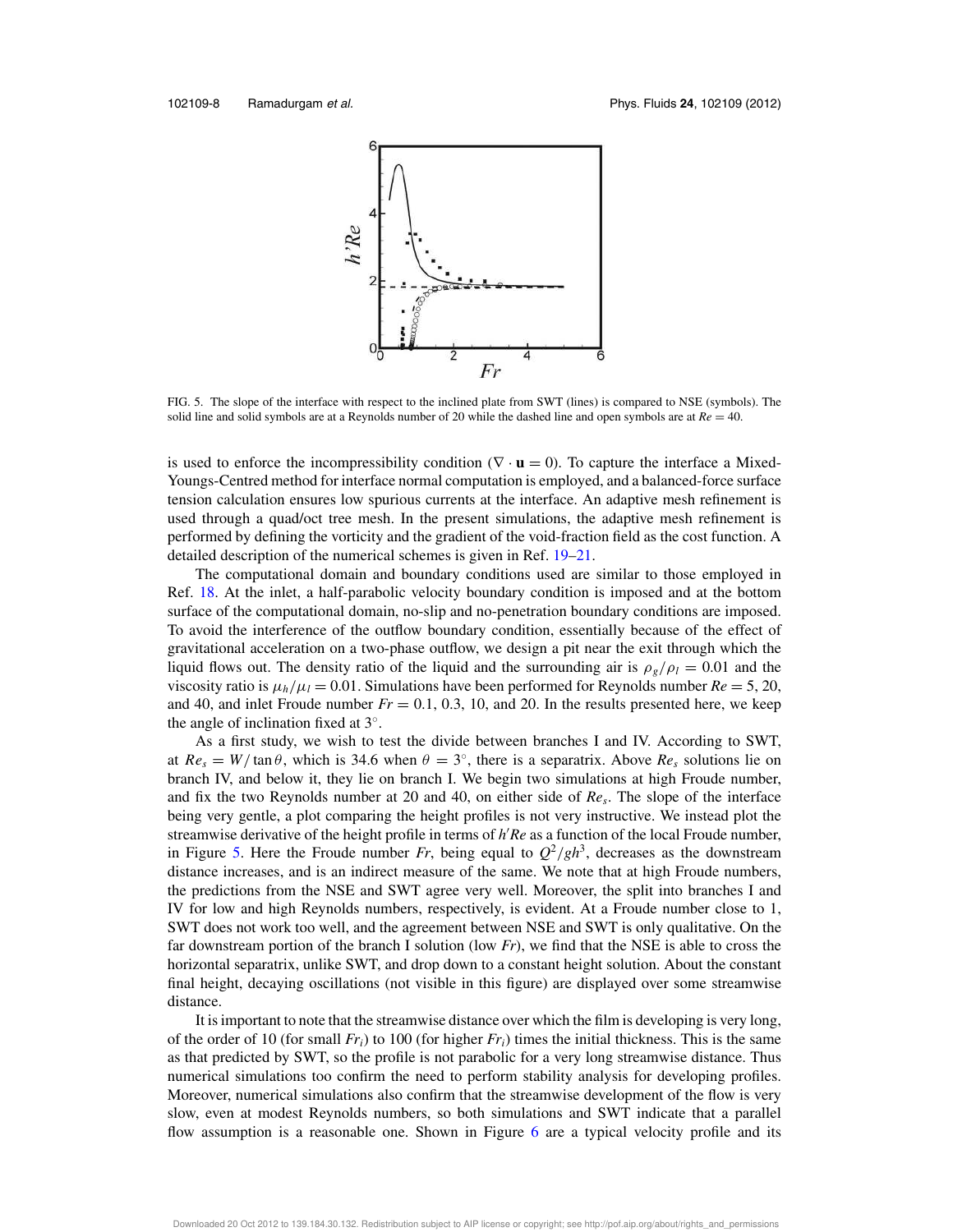

FIG. 6. Comparison of the velocity profile and its second derivative as predicted by SWT (solid lines) and simulations of the Navier-Stokes equation (symbols) at high Froude number, *Fr* = 5.66. The Reynolds number is 40. Shown by dashed lines are the parabolic velocity profile and its second derivative.

second derivative in this Froude number range. It is clear from the simulations, both that the profile here is not parabolic, and that SWT is sufficient to predict the basic flow in this Froude number range.

It is found to be not possible to perform numerical simulations for profiles starting on branch II. For branch III, the simulations do yield results, but of character different from the SWT. In particular, the initial slope of the *h* ′*Re* curve is highly negative, and the curve is able to cross to higher Froude numbers, where it spirals onto the stable node on  $h'Re = 0$  at large downstream distance. Thus the simulations display one consistent trend which is fundamentally at variance with SWT. This is that the NSE does not respect the horizontal or vertical separatrix, and that at lower Froude numbers, after a long streamwise region of oscillations, the NSE ultimately settles down to a constant height solution of branch IV. Further work is needed to resolve this difference, and is beyond the scope of the present work.

#### **III. LINEAR STABILITY OF FILM FLOW ALONG AN INCLINED PLATE**

Both shallow water theory and numerical simulations of the steady basic flow have indicated that film flow over an inclined plate most often does not attain a parabolic velocity profile for a long streamwise distance, and also that the streamwise development is slow. The latter observation means that the flow is only weakly non-parallel. In such flows, one may, as a first approximation, solve for the linear stability of a local velocity profile, i.e., one may make a "locally parallel flow" assumption. The assumption is not valid at Reynolds numbers of *O*(1), where, if *h*<sup>'</sup>*Re* ∼ *O*(1), we have a significant streamwise development of the flow. Most of our study is therefore confined to  $Re \geq 10$ . We do present a few results at lower Reynolds numbers, and these are subject to correction by a complete global stability analysis, which is a subject of ongoing exploration.

Prescribing the perturbation streamfunction in normal mode form as  $\psi(x, \eta, t) = \phi(\eta)e^{i\alpha(x-ct)}$ , substituting in (2) and linearizing results in the Orr-Sommerfeld equation:

$$
\phi'''' - 2\alpha^2 \phi'' + \alpha^4 \phi =
$$
  

$$
i\alpha Re\{(U - c)(\phi'' - \alpha^2 \phi) - U''\phi\}.
$$
 (17)

Here  $\alpha$  and  $c$  are the streamwise wavenumber and phase speed of the disturbance mode, respectively, and the prime stands for differentiation with respect to  $\eta$ . With the perturbation film thickness denoted as  $\kappa$ , the kinematic, zero wall velocity, zero tangential stress and continuity of normal stress boundary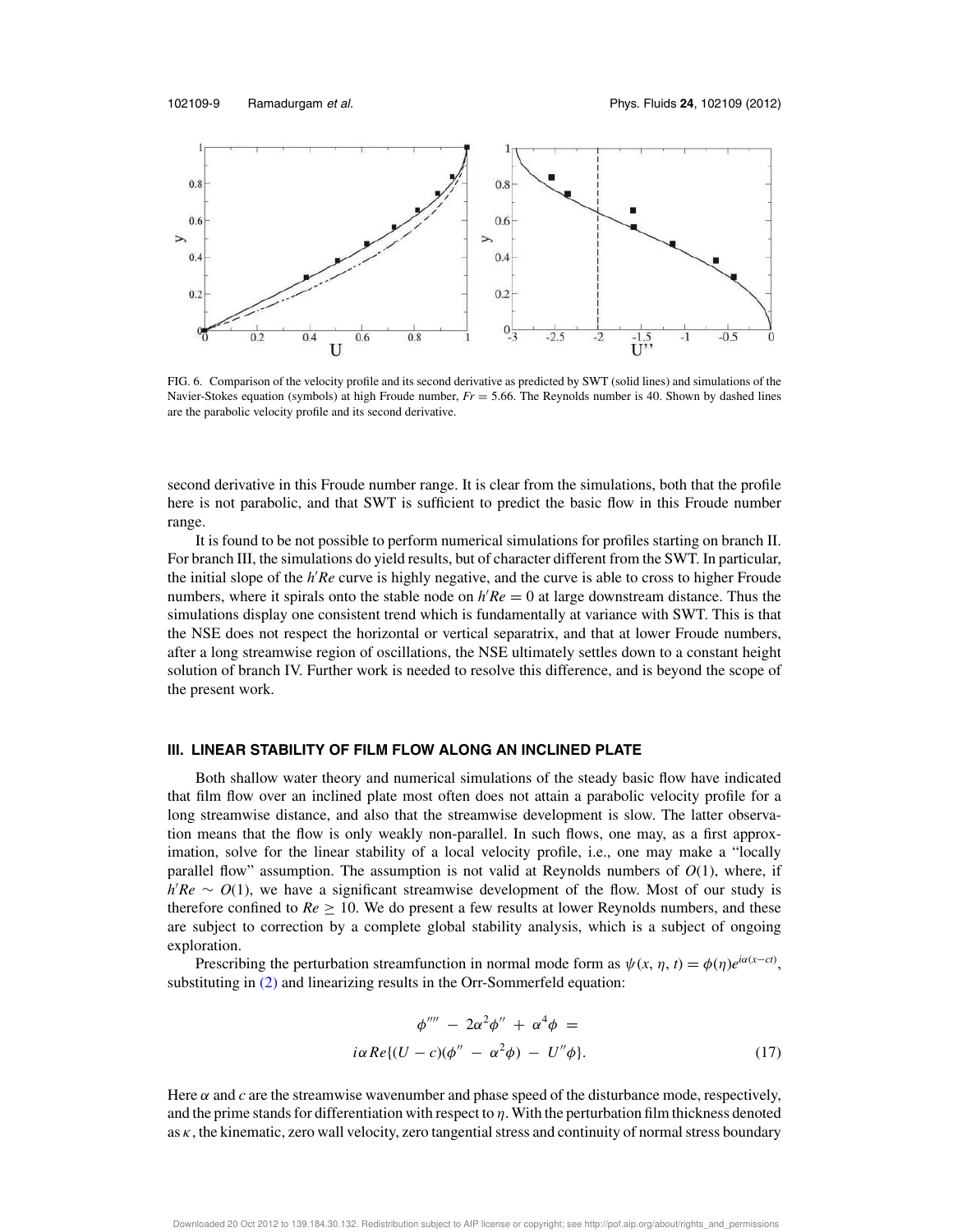

FIG. 7. Growth rate of the most unstable mode ( $\omega_i$ ) as a function of wavenumber ( $\alpha$ ) for a parabolic velocity profile at  $\theta$  = 4.6◦ for various Reynolds numbers indicated in the legend. The Weber number corresponding to *Recritical* is 0.1, while the others scale suitably with *Re*. The data tips correspond to the data extracted from Fig. 2 of Ref. 9 while the lines correspond to the results for same flow conditions obtained by present approach. For the above curves,  $\alpha$  corresponding to  $\omega_i$ ,  $_{max}$  is seen to increase with *Re*.

conditions, respectively, are

$$
\kappa = \frac{\phi(1)}{c - U(1)},\tag{18}
$$

$$
\phi'(0) = 0, \phi(0) = 0,\tag{19}
$$

$$
\phi''(1) + (\alpha^2 + \frac{U''(1)}{c - U(1)})\phi(1) = 0,
$$
\n(20)

$$
\{\frac{\alpha Re}{Fr^2} + \alpha^3 WeRe\}k + \alpha ReU'(1)\phi(1) + \{(c - U(1))\alpha Re + 3i\alpha^2\}\phi'(1) - i\phi'''(1) = 0.
$$
 (21)

Equation (17) subjected to the boundary conditions (Eq.  $(18)$ – $(21)$ ) poses an eigenvalue problem, which is solved by Chebychev spectral collocation. When  $\kappa$  is eliminated, the normal stress boundary condition  $(21)$  renders the eigenvalue problem nonlinear. This may be solved either directly as done by Ref. 9, or by trial and error, as we have done. Alternatively, a linear eigenvalue problem with an additional equation for  $\kappa$  may be solved directly. This too has been done, and we have ensured that the results from the two approaches are the same. The latter method is far quicker. Figure 7 compares present solutions with the ones obtained by Ref. 9 for a parabolic mean profile, the agreement is very good. It is also ensured for  $0 < \theta < \pi/2$  that for a parabolic velocity profile, the neutral stability Reynolds number,  $Re_n$ , agrees perfectly with the Yih<sup>5</sup> neutral Reynolds number:

$$
Re_Y = 5/6 \cot \theta. \tag{22}
$$

Yih's analysis was for long waves, but since the longest waves always become unstable first as a given parameter is changed, the neutral boundary is decided by long waves. From Eq. (10), it is evident that the above prediction is equivalent to stating that a parallel film flow is unstable at all Froude number above  $Fr_Y \equiv 0.527$  for any angle of inclination. Moreover, the value of  $Fr_Y$  places such a neutral location within branch III for all angles of inclination. In other words, when expressed in terms of a Froude number criterion, the parallel flow analysis only makes a statement about the neutral stability of a base flow which corresponds to an *unstable fixed point*. It is therefore clear that stability studies of the actual solutions of the BLSWE are in order. Another point to be noted is that while most earlier studies on film flow worked in the long wave limit, a parallel flow assumption is valid only when the basic flow does not change significantly over one wavelength of the perturbation. For a developing film, when  $\alpha \sim h'$  or less, a parallel analysis may not suffice. Since  $h'$  is small, this range is small too, but we must interpret our results at  $\alpha \rightarrow 0$  with caution.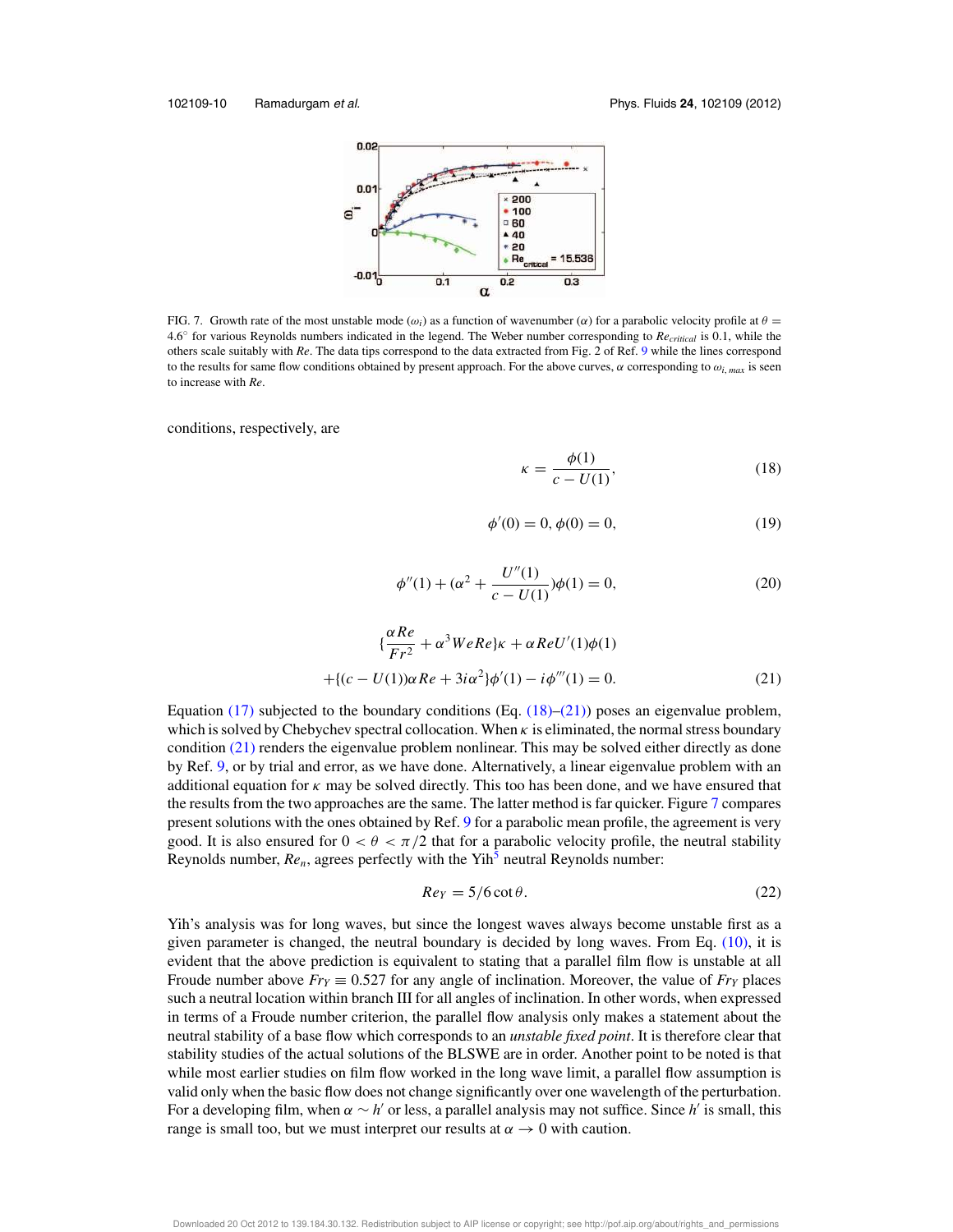

FIG. 8.  $\omega_i$  versus  $\alpha$  at  $Fr = 0.5$ ,  $Re = 10$ , and  $\theta = 4^{\circ}$  for branches I (solid line) and III (dashed line) in the absence of surface tension.



FIG. 9.  $\omega_i$  versus  $\alpha$  on branch IV at  $Re = 50$  and inclination of  $4^\circ$  for various Froude numbers. For  $Fr = 100$ ,  $We = 1.23$ , and the others are suitably scaled to hold the surface tension constant. The legend indicates the corresponding *Fr*.



FIG. 10.  $\omega_i$  as a function of Froude number for the branch I solution at  $\theta = 4^\circ$ ,  $Re = 20$ , and  $We = \infty$ .

Among these, we begin with the two base flow solutions highlighted in Fig. 2 at  $Fr = 0.5$ . The growth rates for the two are vastly different, as shown in Fig. 8. The branch III profile, being attached, is far more stable than the separated profile of branch I.

In Fig. 9, we follow a branch IV solution as the Froude number decreases, and plot the growth rate at various *Fr* of the dominant disturbance mode as a function of wavenumber. Clearly the flow stabilizes as it evolves downstream, consistent with the observation that *h* ′ decreases, so the velocity profile is fuller. The curve for  $Fr = 0.95$  corresponds to a negative  $h'$ , where again the stabilisation is to be expected, given that the flow is accelerating. At  $h' = 0$ , the results at small  $\alpha$  agree with the long wavelength predictions. It is relevant at this point to return to the experiments of Ref. 11, and point out that their conditions of *Fr* and *Re* may be calculated to lie within the regime of branch IV, and therefore the agreement of their experiments with traditional linear stability results is consistent with present predictions. In the initial phase of its evolution, the behaviour of the other supercritical case, namely branch I, is similar to branch IV. However, a turn-around is observed as displayed in Figure 10, followed by a dramatic increase in growth rate far downstream. This behaviour is to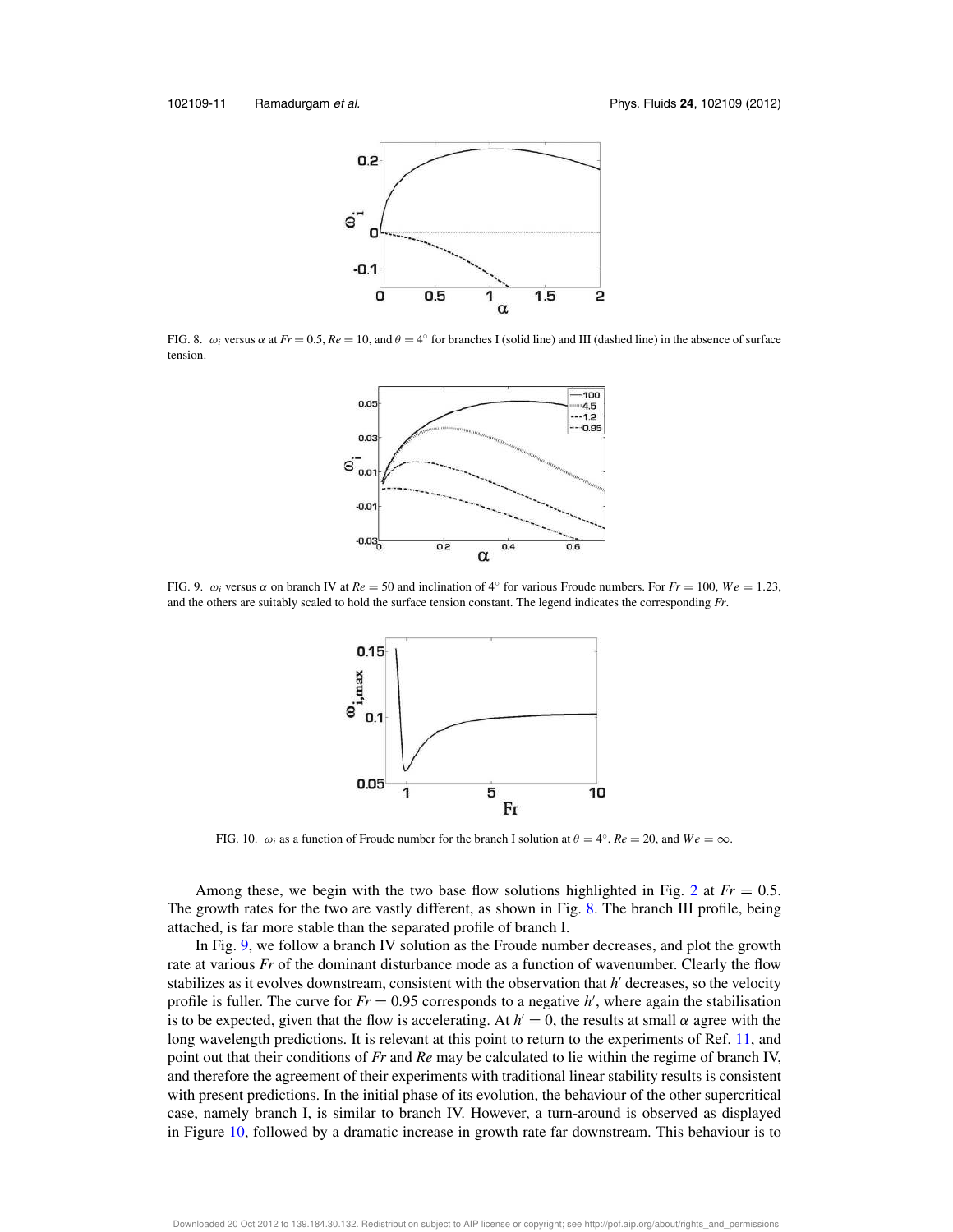

FIG. 11. Neutral stability boundary in the *Re*–*Fr* plane for subcritical conditions for inclinations of 5◦ (solid line) and 10◦ (long dashes). The region above the curve is unstable. The solid squares show the Yih neutral point. For  $\theta = 5^\circ$ , the curve lies entirely within branch III, while the cross-cutting line on  $\theta = 10^\circ$  shows the location above which the curve lies within branch II.



FIG. 12. Neutral stability boundary for supercritical conditions on branch IV. The region to the right of the boundary is unstable. Branch I solutions always lie to the right of the boundary and are always unstable as seen in Fig. 10.



FIG. 13.  $\omega_i$  versus  $\alpha$  for branch I and IV solutions at  $Fr = 4.5$  and  $\theta = 4^\circ$ . We observe that the height of the peak does not monotonically increase with *Re* but the *x*-intercept monotonically increases and thus the higher wavenumbers becomes unstable. This regime lies in branch IV, and as expected, the trend agrees qualitatively with that of Ref. 9 for a parabolic velocity profile. For the case  $Re = 100$ ,  $We = 0.393$ , and surface tension is held constant across the curves.

be expected since below the critical Froude number, the flow on branch I separates, resulting in a recirculation bubble which increases in size as it moves downstream.

Figure 11 shows the neutral stability boundary for  $\theta = 5^{\circ}$  and 10° at subcritical conditions (branches II and III). There is a Reynolds number below which the flow is stable for subcritical Froude numbers. The neutral point of the Yih profile shown constitutes that of an unstable fixed point lying in branch III, and the arrows in the figure indicate the downstream direction. It is seen that whether the flow is accelerating  $(Fr > Fr<sub>Y</sub>)$  or decelerating  $(Fr < Fr<sub>Y</sub>)$ , it becomes more and more stable as it progresses downstream.

For supercritical Froude numbers, branch I solutions are found to be unstable at all Reynolds numbers, while branch IV shows two kinds of behaviour. It is always unstable when the film is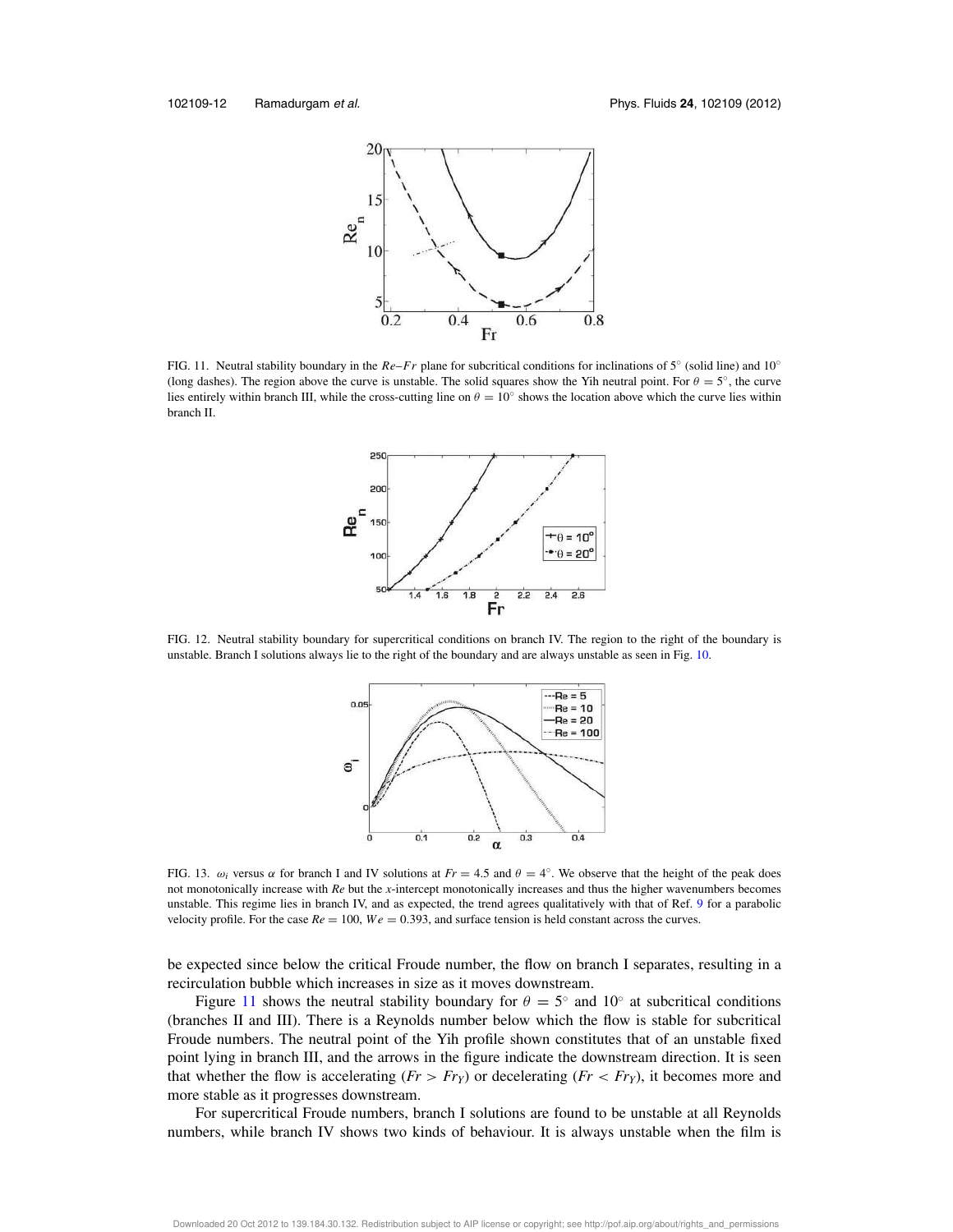

FIG. 14. The effect of surface tension on  $\omega_i$  for branch I solutions at  $Re = 10$  and  $\theta = 10^\circ$ . The Froude number is indicated in the legend. For  $Fr = 10$ ,  $We = 0.03$ , and for  $Fr = 1.5$ ,  $We = 0.009$ .

decelerating  $h' > 0$ , but when the film is accelerating, a neutral boundary as shown in Fig. 12 is displayed. At a given Froude number, we see that higher Reynolds numbers are stable (Fig. 13), which may be contrasted with branch II and III solutions which are destabilized as the Reynolds number increases. Second, increasing the plate inclination is seen to stabilize branch IV, where branch III was destabilized by this. Note that earlier studies quote the neutral Reynolds number only at *Fr* = 0.527 for all θ, and that flow is unstable at *higher* Reynolds numbers than the neutral. Thus earlier predictions of neutral location are restricted to the neighborhood of the unstable fixed point on branch III.

Some of the results which have been presented above are at finite *W e*, and various realistic values, based on an water-air interface, have been imposed for this quantity. In all these cases surface tension, as expected, has a stabilizing effect on the shorter wavelengths, and has no effect on the longer waves. A direct comparison of stability with and without surface tension is shown in Fig. 14 to be along expected lines. Since long waves are not affected, the neutral boundaries shown above are independent of surface tension.

#### **IV. SUMMARY AND DISCUSSION**

Film flows on inclined surfaces are often assumed to be of constant thickness, which ensures that the velocity profile is parabolic. Studying thin film flows under shallow water theory, we show that only "branch IV" flows, at a Reynolds number higher than  $W/\tan\theta$  and Froude number  $Fr_c$ higher than a critical  $O(1)$  value can attain a constant thickness asymptotically as they progress downstream. A rich base flow structure is shown to exist in the *Re*–*Fr* plane. When both *Re* and *Fr* are lower than their respective critical values (branch III), the constant height solution is shown to be an unstable fixed point, i.e., flows which begin with a constant height and half-Poiseuille velocity profile will evolve away from it as they move downstream. The traditional stability criterion prescribes that the neutral Froude number is 0.527 and all flows above this Froude are unstable. However, we show that this criterion pertains only to the unstable fixed points on branch III, where SWT predicts that constant film thickness profile cannot be maintained downstream. On branch II,  $Re < W/\tan \theta$  and  $Fr < Fr_c$ . Finally, on branch I, with supercritical *Fr<sub>i</sub>*, and  $Re \lt W/\tan \theta$ , flow proceeds towards subcritical Froude numbers and is analogous to the hydraulic jump regime of horizontal film flow. Simulations of the Navier-Stokes equations have been performed to obtain the base state. At high Froude numbers, the complete solutions agree very well with shallow water theory. At lower Froude numbers, either numerical solutions are not obtained, or when they are do not agree with SWT. It is interesting to note, however, that no constant height solution is obtained at Froude number below 0.7 or so. Numerical solutions begun at low Froude numbers cross over to higher Froude numbers before settling down to a constant height solutions.

Subcritical flows on branches II and III are shown to be unstable above a certain Reynolds number at a given Froude number, whereas supercritical accelerating flows on branch IV are unstable below a critical Reynolds number for a given *Fr*. Decelerating supercritical flows, whether on branch I or IV, are always unstable. A locally parallel assumption has been made in the present study. This is entirely consistent with the shallow water assumption of small slope of the film thickness. At large